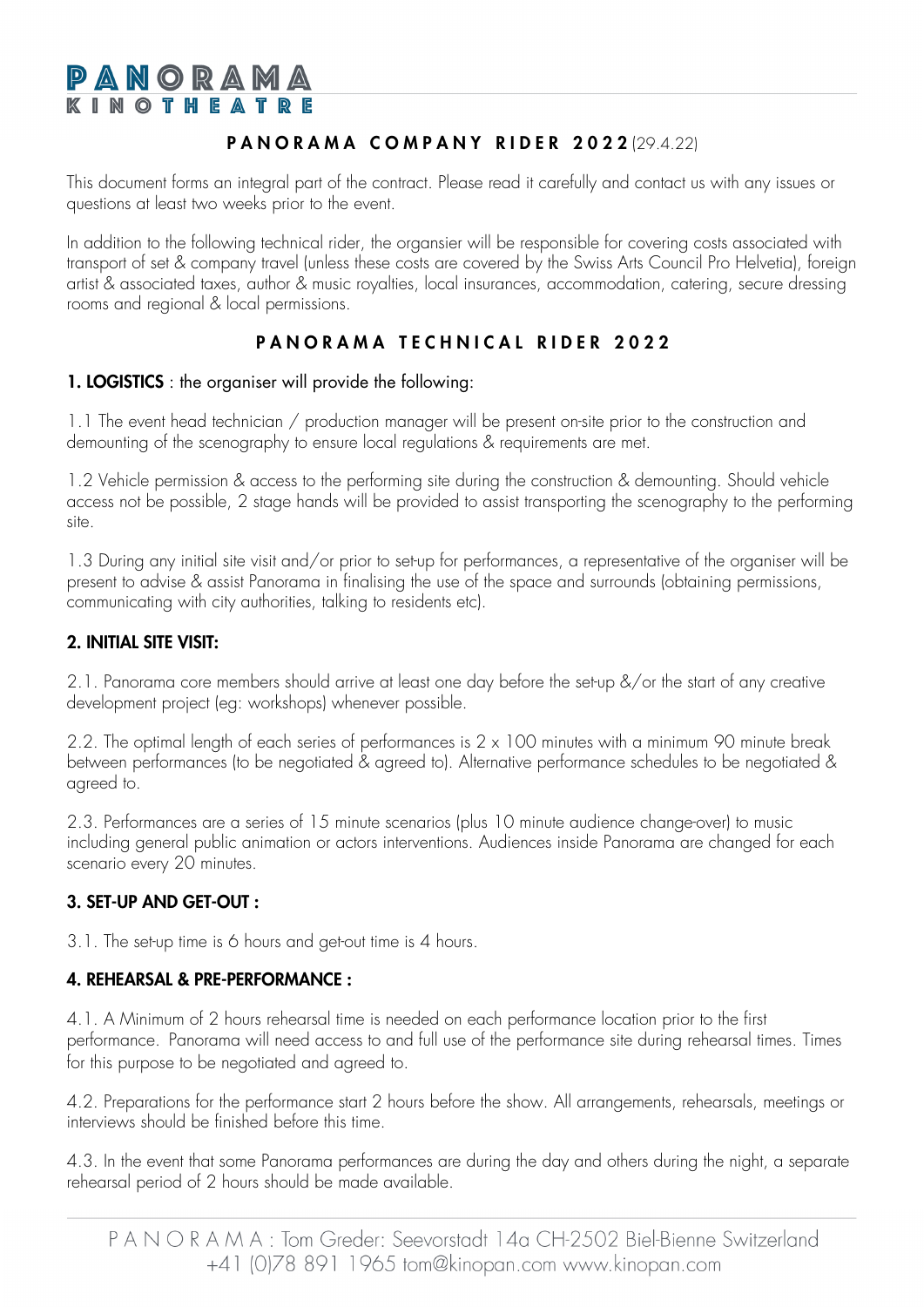# PANORAM IN OTHEAT

## 5. SECURITY :

 5.1. For the security & safety of the scenography, equipment and general public, during the period that the Panorama structure is standing unattended by Panorama crew or overnight, the organiser must provide security personnel &/or suitable fencing.

 5.2. Should the audiences, performing environment or weather become unmanageable or unsafe, Panorama reserves the right to re-schedule or cancel performances.

#### 6. PERMISSIONS :

6.1. For the realisation of the performance & any associated creative development, Panorama will need permissions to construct & use the rotating structure at the chosen location up to five days before the scheduled performance and throughout the performance period. Panorama may, at times, make special requests to use buildings, doorways, monuments and other location features as part of their creative development & performance.

6.2 Panorama can provide a certified European structural stress safety certificate upon request. The organiser will be responsible for arranging any structural safety approval & certification if required by local regulations.

6.3. The organsier will arrange vehicle and access permission for Panorama to deliver and collect the scenography directly to and from the performance site.

#### 7. SITE SELECTION :

7.1. Organisers will collaborate closely with Panorama when selecting the exact site. Locations should be visited by representatives of Panorama in advance if possible. Initial aerial or "street view" links, photos or videos to site options should be forwarded to Panorama in advance.

7.2. Site to be as level as possible, accessible by van, safe for Panorama and the public and mindful of noise level impacts on Panorama performances.

7.3. The Panorama structure requires a minimum 6.5 meter radius free of people, structures & objects. This does not include the area for the general public and audiences.

7.4. Only one location is to be scheduled for performances. If the structure is to be moved during the event this is to be discussed with and approved by Panorama.

7.5. During agreed Panorama rehearsal periods and performance times, no other performances, sound-checks or rehearsals from other groups are to take place.

#### 8. FACILITIES AND EQUIPMENT :

8.1. Secure storage/dressing room/rehearsal space suitable for the size of the group as close to the performance location as possible. The space should have a toilet, running water, mirrors, chairs, tables, tea & coffee making facilities and an open floor space suitable for physical preparation. The space should be on ground level or have elevator access.

8.2. The dressing room should be available at least 6 hours before the performance and up to 6 hours after the show. If Panorama performs for over more than one day, the same dressing rooms and showers should be reserved specifically and only for Panorama for the duration of the stay.

8.3. In the event that Panorama performs over more than three days, costume washing and drying facilities